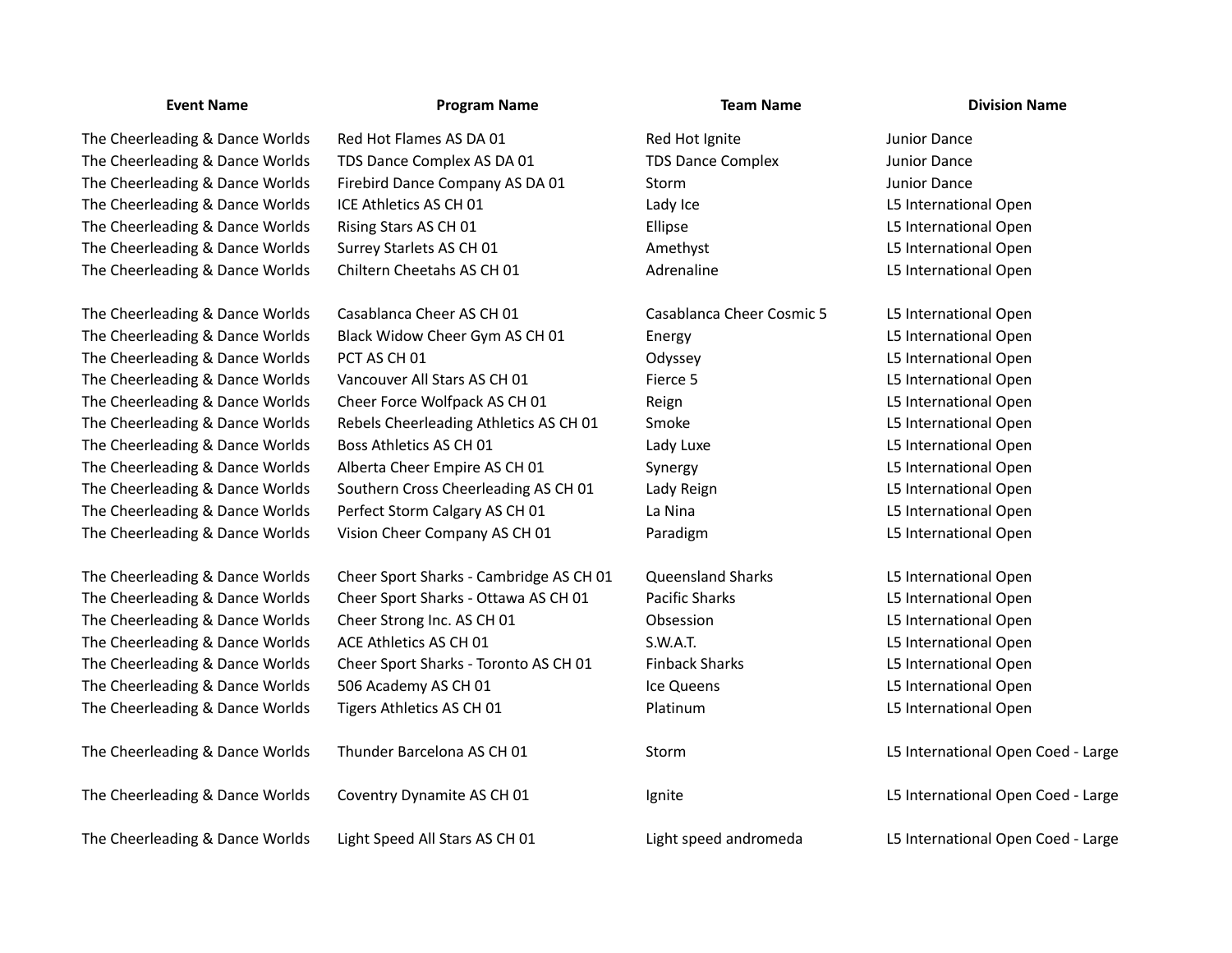| The Cheerleading & Dance Worlds<br>The Cheerleading & Dance Worlds | Hawks All Stars AS CH 01<br>Bournemouth Elite AS CH 01 | Silver hawks<br>Hail       | L5 International Open Coed - Large<br>L5 International Open Coed - Large |
|--------------------------------------------------------------------|--------------------------------------------------------|----------------------------|--------------------------------------------------------------------------|
|                                                                    |                                                        |                            |                                                                          |
| The Cheerleading & Dance Worlds                                    | Hero All Stars AS CH 01                                | SUPER HERO LATINA          | L5 International Open Coed - Large                                       |
| The Cheerleading & Dance Worlds                                    | Oblivion All Stars AS CH 01                            | X                          | L5 International Open Coed - Large                                       |
| The Cheerleading & Dance Worlds                                    | Flyers All Starz AS CH 01                              | <b>NOTORIOUS</b>           | L5 International Open Coed - Large                                       |
| The Cheerleading & Dance Worlds                                    | Halifax Cheer Elite AS CH 01                           | <b>Blue Crew</b>           | L5 International Open Coed - Large                                       |
| The Cheerleading & Dance Worlds                                    | Rising Stars AS CH 01                                  | Midnight                   | L5 International Open Coed - Small                                       |
| The Cheerleading & Dance Worlds                                    | Unity Allstars AS CH 01                                | Royal                      | L5 International Open Coed - Small                                       |
| The Cheerleading & Dance Worlds                                    | Freeze Athletics AS CH 01                              | Arctic Chill               | L5 International Open Coed - Small                                       |
| The Cheerleading & Dance Worlds                                    | RSD AS CH 01                                           | Legends                    | L5 International Open Coed - Small                                       |
| The Cheerleading & Dance Worlds                                    | Cheer Force Knights AS CH 01                           | <b>Cheer Force Odyssey</b> | L5 International Open Coed - Small                                       |
| The Cheerleading & Dance Worlds                                    | East Midlands Cheerleading Academy AS CH<br>01         | <b>EMCA C-Lebrities</b>    | L5 International Open Coed - Small                                       |
| The Cheerleading & Dance Worlds                                    | Stuntworx Elite AS CH 01                               | Alliance                   | L5 International Open Coed - Small                                       |
| The Cheerleading & Dance Worlds                                    | Vista Twisters AS CH 01                                | T <sub>5</sub>             | L5 International Open Coed - Small                                       |
| The Cheerleading & Dance Worlds                                    | Prairie Fire Cheerleading AS CH 01                     | Fever                      | L5 International Open Coed - Small                                       |
| The Cheerleading & Dance Worlds                                    | Flyers All Starz AS CH 01                              | <b>ROYAL</b>               | L5 International Open Coed - Small                                       |
| The Cheerleading & Dance Worlds                                    | Perfect Storm Athletics AS CH 01                       | Lightning                  | L5 International Open Coed - Small                                       |
| The Cheerleading & Dance Worlds                                    | FTG AllStars AS CH 01                                  | Lynx                       | L5 International Open Coed - Small                                       |
| The Cheerleading & Dance Worlds                                    | Coyotes AS CH 01                                       | Wrecking                   | L5 International Open Coed - Small                                       |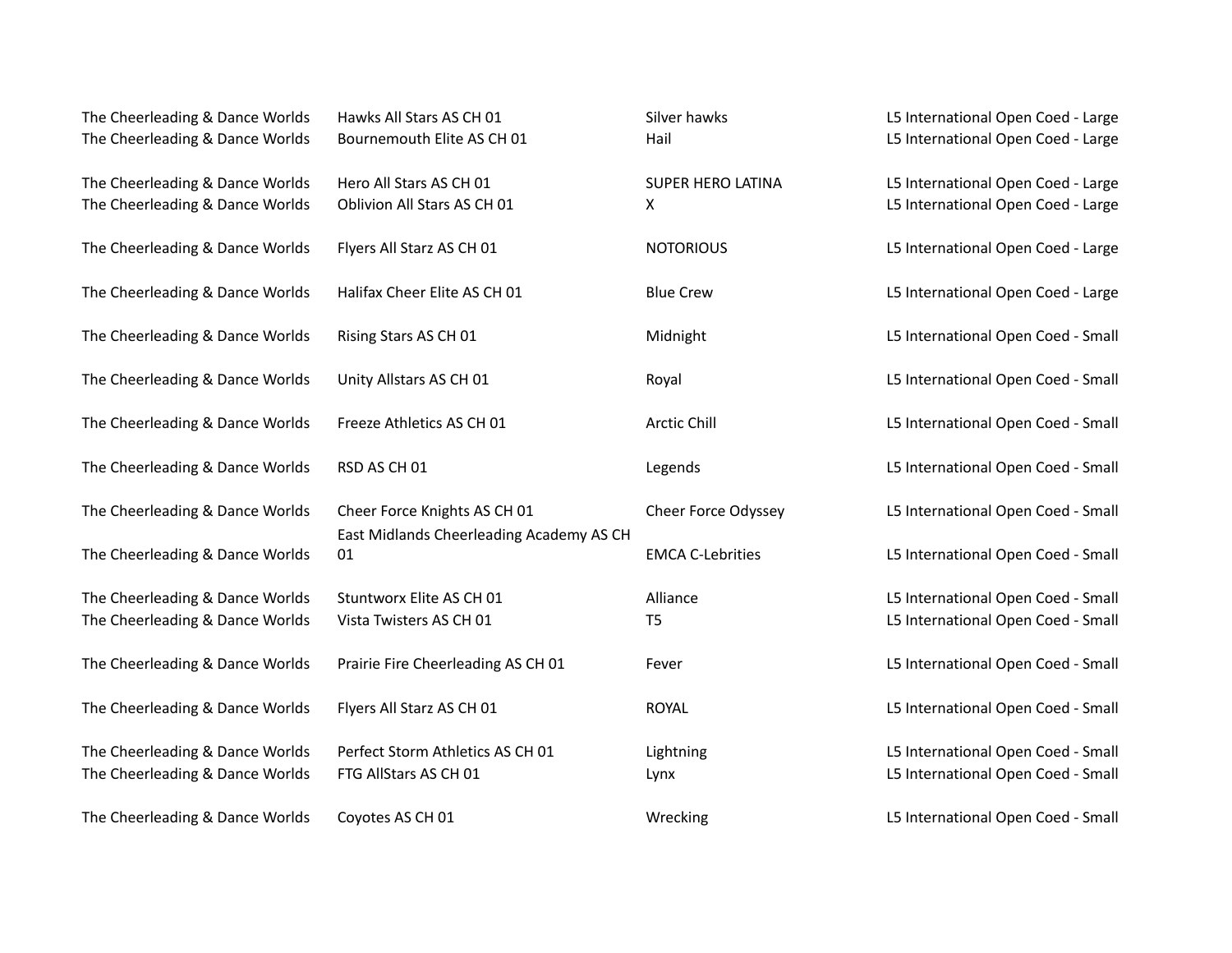| The Cheerleading & Dance Worlds                                                                       | East Coast Allstars AS CH 01                                                                       | Phoenix                                            | L5 International Open Coed - Small                                                                 |
|-------------------------------------------------------------------------------------------------------|----------------------------------------------------------------------------------------------------|----------------------------------------------------|----------------------------------------------------------------------------------------------------|
| The Cheerleading & Dance Worlds                                                                       | Cheer Sport Sharks - Cambridge AS CH 01                                                            | <b>Star Spotted Sharks</b>                         | L5 International Open Coed - Small                                                                 |
| The Cheerleading & Dance Worlds                                                                       | Diamond All Stars AS CH 01                                                                         | <b>Diamond Gems</b>                                | L5 International Open Coed - Small                                                                 |
| The Cheerleading & Dance Worlds                                                                       | Aviators Cheer AS CH 01                                                                            | Aces                                               | L5 International Open Coed - Small                                                                 |
| The Cheerleading & Dance Worlds                                                                       | Beach Cheer Athletics AS CH 01                                                                     | RipTide                                            | L5 International Open Coed - Small                                                                 |
| The Cheerleading & Dance Worlds                                                                       | Cheer Excess AS CH 01                                                                              | <b>Cheer Excess Empire</b>                         | L5 International Open Coed - Small                                                                 |
| The Cheerleading & Dance Worlds                                                                       | Predator Athletics AS CH 01                                                                        | Anacondas                                          | L5 International Open Coed - Small                                                                 |
| The Cheerleading & Dance Worlds                                                                       | Les Jabs AS CH 01                                                                                  | <b>Ultimate Knock Out</b>                          | L5 International Open Coed - Small                                                                 |
| The Cheerleading & Dance Worlds<br>The Cheerleading & Dance Worlds<br>The Cheerleading & Dance Worlds | American All Star AS CH 01<br>Unity Allstars AS CH 01<br>Fire Allstars AS CH 01                    | <b>Starlites</b><br>Ruby<br><b>Blue Fire</b>       | L5 International Open Coed - Small<br>L6 International Global Club<br>L6 International Global Club |
| The Cheerleading & Dance Worlds                                                                       | PCT AS CH 01                                                                                       | Vengeance                                          | L6 International Global Club                                                                       |
| The Cheerleading & Dance Worlds                                                                       | Vancouver All Stars AS CH 01                                                                       | Ice Queens                                         | L6 International Global Club                                                                       |
| The Cheerleading & Dance Worlds                                                                       | Wildcats Leverkusen AS CH 01                                                                       | Wildcats G6                                        | L6 International Global Club                                                                       |
| The Cheerleading & Dance Worlds                                                                       | Cheer Sport Sharks - Cambridge AS CH 01                                                            | <b>Smallfin Sharks</b>                             | L6 International Global Club                                                                       |
| The Cheerleading & Dance Worlds                                                                       | Twisters Cheer Elite AS CH 01                                                                      | Senior Black                                       | L6 International Global Club                                                                       |
| The Cheerleading & Dance Worlds<br>The Cheerleading & Dance Worlds                                    | Wolves Toulouse AS CH 01<br>Crimson Heat Tigers AS CH 01<br>Sharon Ann Academy of Cheer & Dance AS | <b>Wolves Toulouse Cheerleading</b><br><b>FURY</b> | L6 International Global Club Coed<br>L6 International Open                                         |
| The Cheerleading & Dance Worlds                                                                       | CH 01                                                                                              | Crush                                              | L6 International Open                                                                              |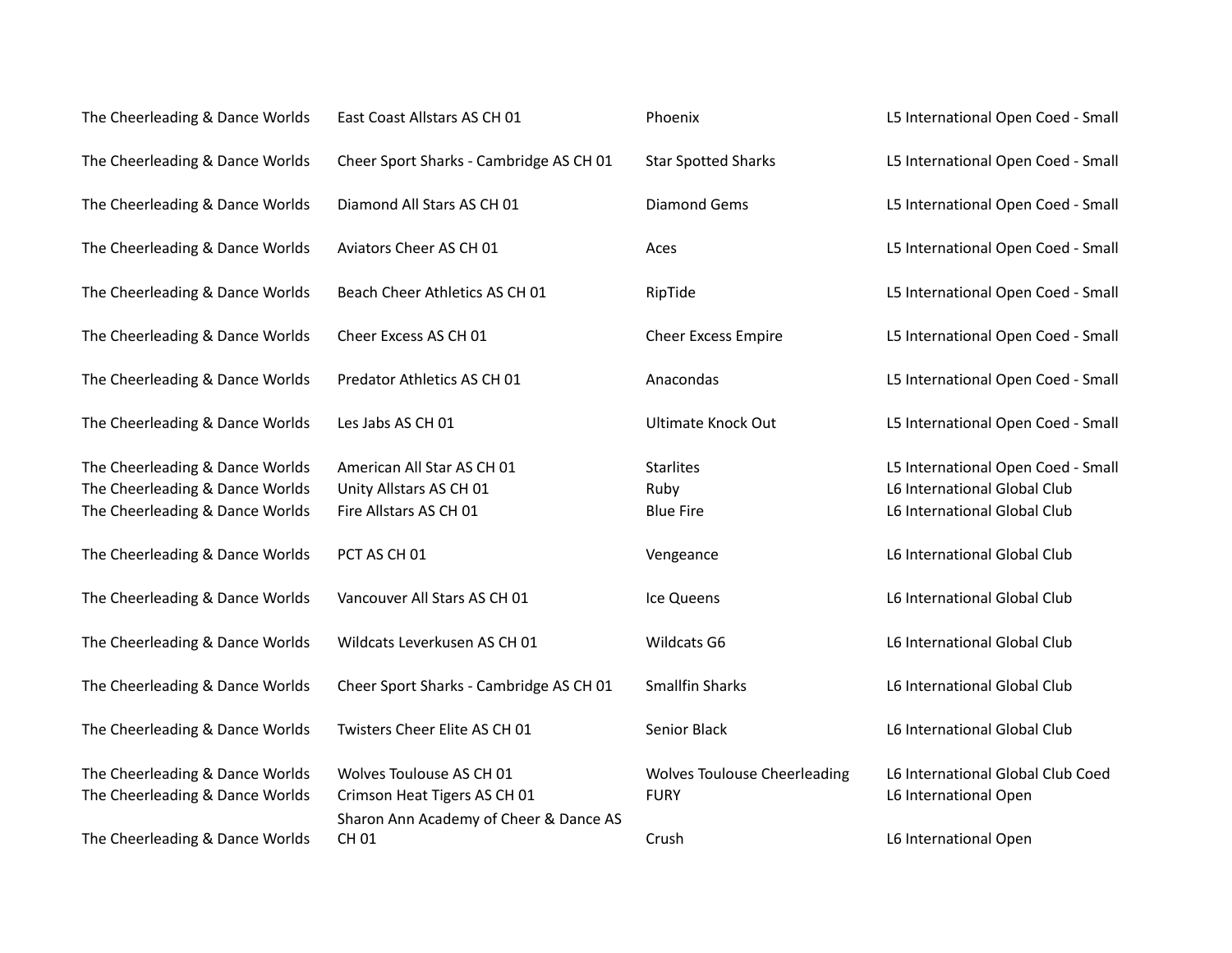| The Cheerleading & Dance Worlds<br>The Cheerleading & Dance Worlds<br>The Cheerleading & Dance Worlds<br>The Cheerleading & Dance Worlds<br>The Cheerleading & Dance Worlds | Eintracht Frankfurt AS CH 01<br>Cheer Force Wolfpack AS CH 01<br>Falcons Cheer Elite AS CH 01<br>Phoenix Stars Cheerleaders AS CH 01<br>Phoenix Stars Cheerleaders AS CH 01 | Eintracht Frankfurt Lady Eagles<br>Golden Girls<br>Eclipse<br>Gemini<br>Gemini | L6 International Open<br>L6 International Open<br>L6 International Open<br>L6 International Open<br>L6 International Open |
|-----------------------------------------------------------------------------------------------------------------------------------------------------------------------------|-----------------------------------------------------------------------------------------------------------------------------------------------------------------------------|--------------------------------------------------------------------------------|---------------------------------------------------------------------------------------------------------------------------|
| The Cheerleading & Dance Worlds<br>The Cheerleading & Dance Worlds                                                                                                          | Outlaws Allstars AS CH 01<br>306 Elite AS CH 01                                                                                                                             | <b>Outlaws Kelly Girls</b><br>Fame                                             | L6 International Open<br>L6 International Open                                                                            |
| The Cheerleading & Dance Worlds                                                                                                                                             | Cheer Sport Sharks - Cambridge AS CH 01                                                                                                                                     | <b>Great White Sharks</b>                                                      | L6 International Open                                                                                                     |
| The Cheerleading & Dance Worlds                                                                                                                                             | Gymfinity Sports Academy AS CH 01                                                                                                                                           | Ladies of the Crown                                                            | L6 International Open                                                                                                     |
| The Cheerleading & Dance Worlds                                                                                                                                             | Team Netherlands All Girl AS CH 01                                                                                                                                          | Dutch Athletics Elite                                                          | L6 International Open                                                                                                     |
| The Cheerleading & Dance Worlds                                                                                                                                             | Casablanca Cheer AS CH 01                                                                                                                                                   | Casablanca Cheer Apollo                                                        | L6 International Open Coed - Large                                                                                        |
| The Cheerleading & Dance Worlds                                                                                                                                             | PCT AS CH 01                                                                                                                                                                | Temptation                                                                     | L6 International Open Coed - Large                                                                                        |
| The Cheerleading & Dance Worlds                                                                                                                                             | Hero All Stars AS CH 01                                                                                                                                                     | SUPER HERO LATINA                                                              | L6 International Open Coed - Large                                                                                        |
| The Cheerleading & Dance Worlds                                                                                                                                             | Perfect Storm Calgary AS CH 01                                                                                                                                              | El Nino                                                                        | L6 International Open Coed - Large                                                                                        |
| The Cheerleading & Dance Worlds                                                                                                                                             | Impact Cheer Innovations AS CH 01                                                                                                                                           | <b>Impact Crush</b>                                                            | L6 International Open Coed - Large                                                                                        |
| The Cheerleading & Dance Worlds                                                                                                                                             | Coventry Dynamite AS CH 01                                                                                                                                                  | Ammunition                                                                     | L6 International Open Coed - Small                                                                                        |
| The Cheerleading & Dance Worlds                                                                                                                                             | Champion Cheerleading AS CH 01                                                                                                                                              | Flawless                                                                       | L6 International Open Coed - Small                                                                                        |
| The Cheerleading & Dance Worlds                                                                                                                                             | Gems Athletics AS CH 01                                                                                                                                                     | Chrome                                                                         | L6 International Open Coed - Small                                                                                        |
| The Cheerleading & Dance Worlds                                                                                                                                             | X3 Cheer & Gymnastics Academy AS CH 01                                                                                                                                      | X3 Black Diamonds                                                              | L6 International Open Coed - Small                                                                                        |
| The Cheerleading & Dance Worlds                                                                                                                                             | East Midlands Cheerleading Academy AS CH<br>01                                                                                                                              | <b>EMCA Killer Queens</b>                                                      | L6 International Open Non Tumbling                                                                                        |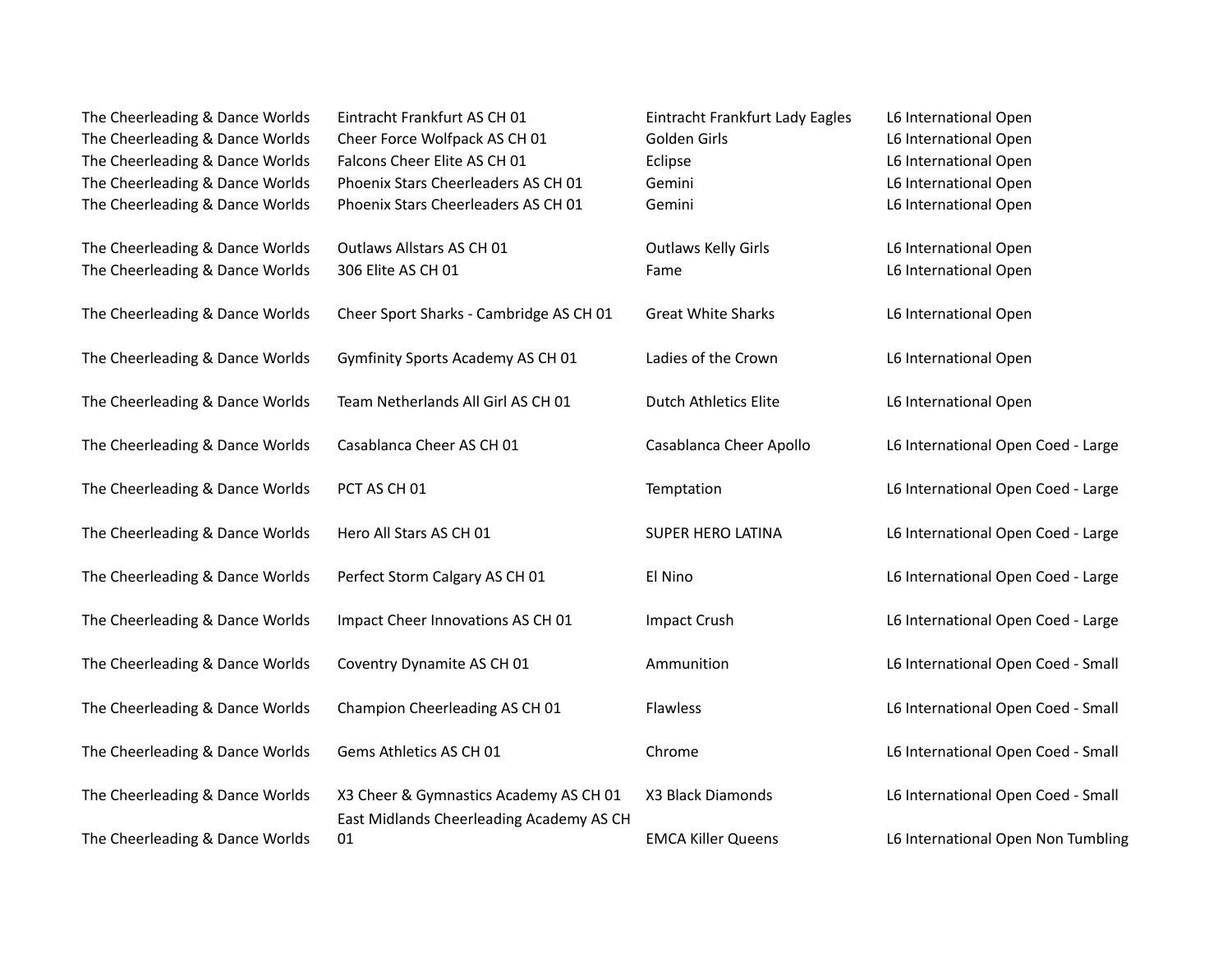| The Cheerleading & Dance Worlds | Vancouver All Stars AS CH 01            | Sub Zero                 | L6 International Open Non Tumbling         |
|---------------------------------|-----------------------------------------|--------------------------|--------------------------------------------|
| The Cheerleading & Dance Worlds | Flyers All Starz AS CH 01               | <b>SPARK</b>             | L6 International Open Non Tumbling         |
| The Cheerleading & Dance Worlds | Flyers All Starz AS CH 01               | <b>KNOCKOUT</b>          | L6 International Open Non Tumbling         |
| The Cheerleading & Dance Worlds | Coyotes AS CH 01                        | Ferocious                | L6 International Open Non Tumbling         |
| The Cheerleading & Dance Worlds | Cheer Sport Sharks - Vancouver AS CH 01 | <b>Striker Sharks</b>    | L6 International Open Non Tumbling         |
| The Cheerleading & Dance Worlds | ACE Athletics AS CH 01                  | <b>VICIOUS</b>           | L6 International Open Non Tumbling         |
| The Cheerleading & Dance Worlds | Unity Allstars AS CH 01                 | Steel                    | L6 International Open Non Tumbling<br>Coed |
| The Cheerleading & Dance Worlds | Coventry Dynamite AS CH 01              | Bombsquad                | L6 International Open Non Tumbling<br>Coed |
| The Cheerleading & Dance Worlds | PCT AS CH 01                            | Rebellion                | L6 International Open Non Tumbling<br>Coed |
| The Cheerleading & Dance Worlds | Champion Cheerleading AS CH 01          | Obsession                | L6 International Open Non Tumbling<br>Coed |
| The Cheerleading & Dance Worlds | Perfect Storm Athletics AS CH 01        | Thunder                  | L6 International Open Non Tumbling<br>Coed |
| The Cheerleading & Dance Worlds | ACE Athletics AS CH 01                  | <b>ROUGE</b>             | L6 International Open Non Tumbling<br>Coed |
| The Cheerleading & Dance Worlds | ACE Athletics AS CH 01                  | <b>RIOT</b>              | L6 International Open Non Tumbling<br>Coed |
| The Cheerleading & Dance Worlds | Coastal Wave Elite AS CH 01             | Rays                     | L6 International Open Non Tumbling<br>Coed |
| The Cheerleading & Dance Worlds | Pro Cheer Allstars AS CH 01             | Mad Jokers               | L6 International Open Non Tumbling<br>Coed |
| The Cheerleading & Dance Worlds | Gothenburg Cheer One AS CH 01           | Wildcats                 | L7 International Open                      |
| The Cheerleading & Dance Worlds | Vancouver All Stars AS CH 01            | <b>BlackOut</b>          | L7 International Open                      |
| The Cheerleading & Dance Worlds | Cheer Force Wolfpack AS CH 01           | Platinum                 | L7 International Open                      |
| The Cheerleading & Dance Worlds | Central Cheer AS CH 01                  | Queen Katz               | L7 International Open                      |
| The Cheerleading & Dance Worlds | SC Bayer AS CH 01                       | <b>Dolphins Allstars</b> | L7 International Open                      |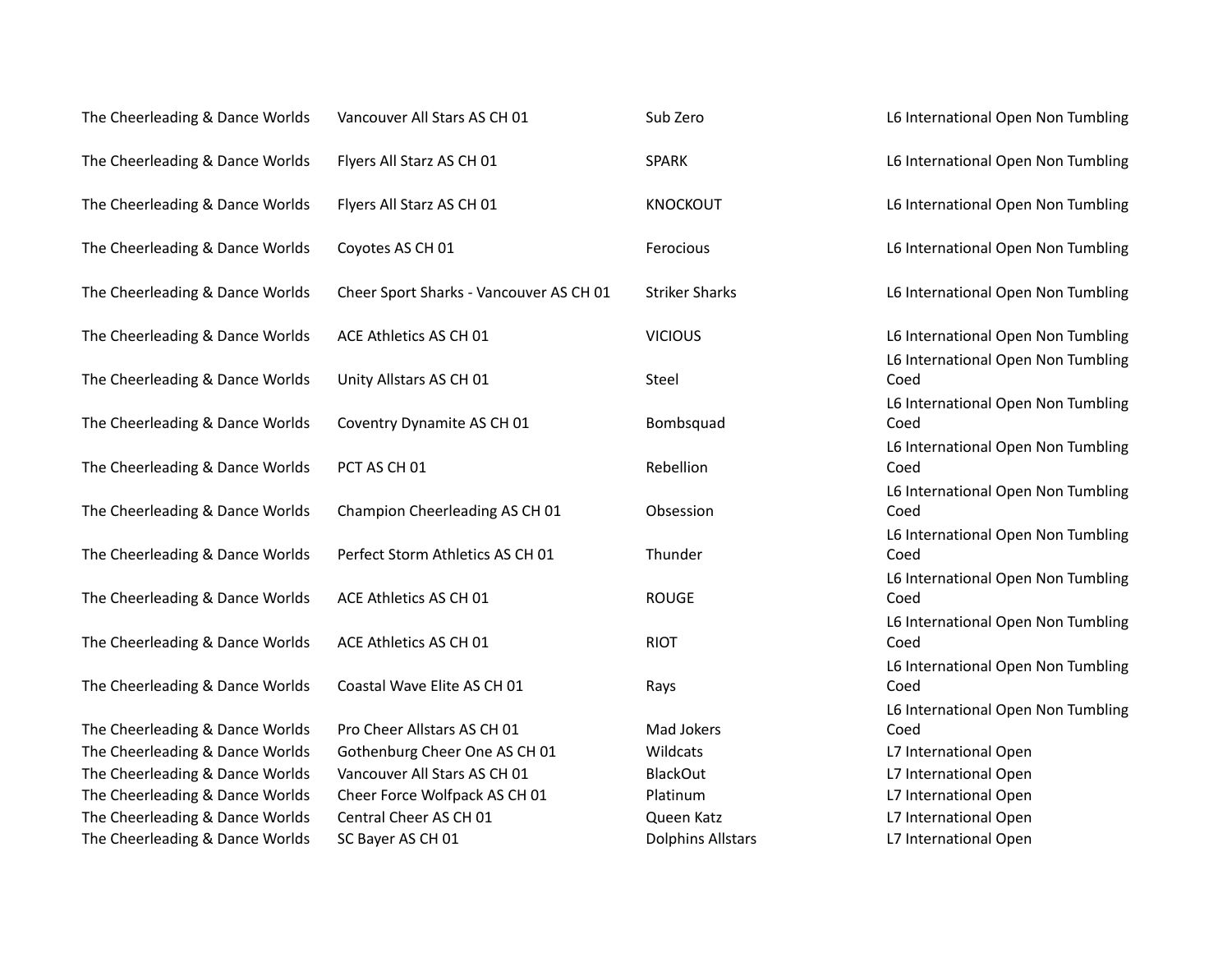| The Cheerleading & Dance Worlds                                    | Viqueens Cheerleaders AS CH 01                                           | Spirit                          | L7 International Open                                                    |
|--------------------------------------------------------------------|--------------------------------------------------------------------------|---------------------------------|--------------------------------------------------------------------------|
| The Cheerleading & Dance Worlds                                    | Trailblazer Allstars AS CH 01                                            | <b>Trailblazer Allstars</b>     | L7 International Open                                                    |
| The Cheerleading & Dance Worlds<br>The Cheerleading & Dance Worlds | Cheer Sport Sharks - Cambridge AS CH 01<br>Puerto Rico X-Street AS CH 01 | Grey Reef Sharks<br>Rage        | L7 International Open<br>L7 International Open Coed - Large              |
| The Cheerleading & Dance Worlds                                    | Pirates Athletics AS CH 01                                               | <b>Black Flag</b>               | L7 International Open Coed - Large                                       |
| The Cheerleading & Dance Worlds                                    | Alberta Cheer Empire AS CH 01                                            | Insurgence                      | L7 International Open Coed - Large                                       |
| The Cheerleading & Dance Worlds<br>The Cheerleading & Dance Worlds | Viqueens Cheerleaders AS CH 01<br>FTG AllStars AS CH 01                  | Force<br><b>Scars</b>           | L7 International Open Coed - Large<br>L7 International Open Coed - Large |
| The Cheerleading & Dance Worlds                                    | Cheer Label Langenfeld e.V. AS CH 01                                     | <b>CLL Rangers</b>              | L7 International Open Coed - Large                                       |
| The Cheerleading & Dance Worlds                                    | Eintracht Frankfurt AS CH 01                                             | Eintracht Frankfurt Eagles Coed | L7 International Open Coed - Small                                       |
| The Cheerleading & Dance Worlds                                    | Vision Cheer Company AS CH 01                                            | Clarity                         | L7 International Open Coed - Small                                       |
| The Cheerleading & Dance Worlds                                    | UPAC All Stars AS CH 01                                                  | <b>UPAC MISS PANTHERS</b>       | L7 International Open Non Tumbling                                       |
| The Cheerleading & Dance Worlds                                    | Alberta Cheer Empire AS CH 01                                            | Royalty                         | L7 International Open Non Tumbling                                       |
| The Cheerleading & Dance Worlds                                    | Falcons Cheer Elite AS CH 01                                             | Gravity                         | L7 International Open Non Tumbling                                       |
| The Cheerleading & Dance Worlds                                    | United Cheer Berlin AS CH 01                                             | Legends                         | L7 International Open Non Tumbling                                       |
| The Cheerleading & Dance Worlds                                    | Flyers All Starz AS CH 01                                                | <b>KARMA</b>                    | L7 International Open Non Tumbling                                       |
| The Cheerleading & Dance Worlds                                    | Flyers All Starz AS CH 01                                                | LEGENDS                         | L7 International Open Non Tumbling                                       |
| The Cheerleading & Dance Worlds                                    | ACE Athletics AS CH 01                                                   | <b>VIXENS</b>                   | L7 International Open Non Tumbling                                       |
| The Cheerleading & Dance Worlds                                    | Unity Allstars AS CH 01                                                  | <b>Black</b>                    | L7 International Open Non Tumbling<br>Coed                               |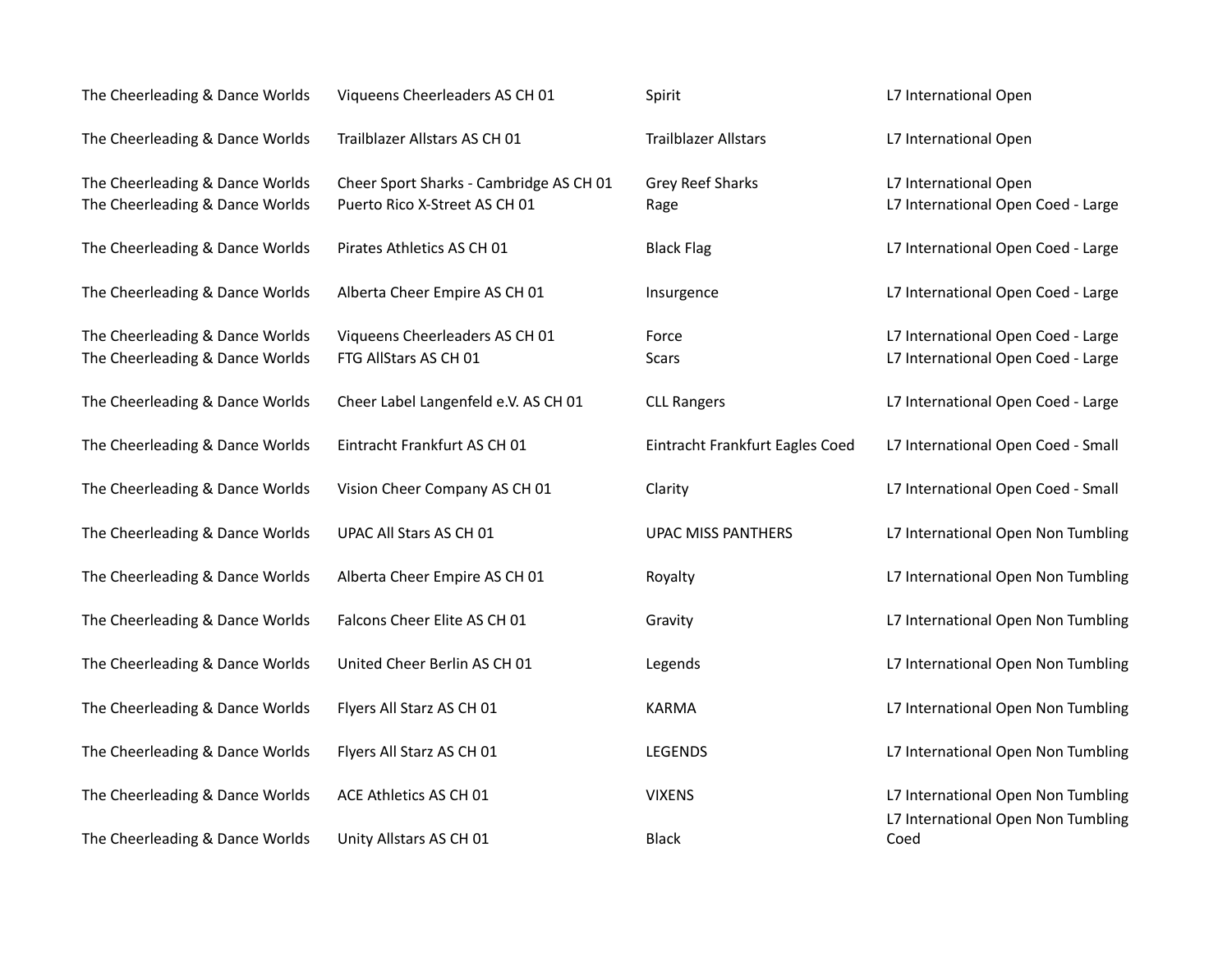| The Cheerleading & Dance Worlds | Vancouver All Stars AS CH 01              | <b>Black Ice</b>          | L7 International Open Non Tumbling<br>Coed |
|---------------------------------|-------------------------------------------|---------------------------|--------------------------------------------|
|                                 |                                           |                           | L7 International Open Non Tumbling         |
| The Cheerleading & Dance Worlds | Twister All Star AS CH 01                 | <b>TWISTER ROYAL CATS</b> | Coed                                       |
| The Cheerleading & Dance Worlds | ACE Athletics AS CH 01                    | <b>BLINK</b>              | L7 International Open Non Tumbling<br>Coed |
|                                 |                                           |                           | L7 International Open Non Tumbling         |
| The Cheerleading & Dance Worlds | Cheer Intensity All Stars AS CH 01        | Generals                  | Coed                                       |
| The Cheerleading & Dance Worlds | Angels Dance Academy AS DA 01             | <b>ADA Virtues</b>        | Open Coed Jazz                             |
| The Cheerleading & Dance Worlds | Cheerforce AS DA 01                       | The Ladies Of Ten         | Open Coed Pom                              |
| The Cheerleading & Dance Worlds | Champion Dance & Cheer All Stars AS DA 01 | Black                     | Open Coed Pom                              |
| The Cheerleading & Dance Worlds | Boss Athletics AS DA 01                   | Desire                    | Open Coed Pom                              |
| The Cheerleading & Dance Worlds | Angels Dance Academy AS DA 01             | <b>ADA Dark Angels</b>    | Open Elite Coed Hip Hop                    |
| The Cheerleading & Dance Worlds | The Architects Dance Company AS DA 01     | Colossus                  | Open Elite Coed Hip Hop                    |
| The Cheerleading & Dance Worlds | Intensity Cheer & Dance AS DA 01          | <b>WILDFIRE</b>           | Open Elite Coed Hip Hop                    |
| The Cheerleading & Dance Worlds | Angels Dance Academy AS DA 01             | <b>ADA Dominion Elite</b> | Open Elite Hip Hop                         |
| The Cheerleading & Dance Worlds | The Architects Dance Company AS DA 01     | Storm                     | Open Elite Hip Hop                         |
| The Cheerleading & Dance Worlds | Dancing Dream Center Mexico AS DA 01      | Dancing Dream Center      | Open Elite Hip Hop                         |
| The Cheerleading & Dance Worlds | Sunshine Coast Cheerleading AS DA 01      | <b>SCC Anarchy</b>        | Open Elite Hip Hop                         |
| The Cheerleading & Dance Worlds | Entourage Elite AS DA 01                  | Defiance                  | Open Elite Hip Hop                         |
| The Cheerleading & Dance Worlds | RSD AS DA 01                              | Leading Ladies            | Open Jazz                                  |
| The Cheerleading & Dance Worlds | Dance Affinity AS DA 01                   | <b>Diamond Angels</b>     | Open Jazz                                  |
| The Cheerleading & Dance Worlds | XDream Dance Crew AS DA 01                | X-Team                    | Open Jazz                                  |
| The Cheerleading & Dance Worlds | Bewegingscentrum Dratchen AS DA 01        | Dutch dance nation        | Open Jazz                                  |
| The Cheerleading & Dance Worlds | TDS Dance Complex AS DA 01                | <b>TDS Dance Complex</b>  | Open Jazz                                  |
| The Cheerleading & Dance Worlds | Firewings AS DA 01                        | <b>FIREWINGS</b>          | Open Jazz                                  |
| The Cheerleading & Dance Worlds | Dancing Dream Center Mexico AS DA 01      | Dancing Dream Center      | Open Jazz                                  |
| The Cheerleading & Dance Worlds | Angels Dance Academy AS DA 01             | <b>ADA Genesis</b>        | Open Male Hip Hop                          |
| The Cheerleading & Dance Worlds | Angels Dance Academy AS DA 01             | <b>ADA Virtues</b>        | Open Open                                  |
| The Cheerleading & Dance Worlds | Dance Affinity AS DA 01                   | <b>Diamond Angels</b>     | Open Open                                  |